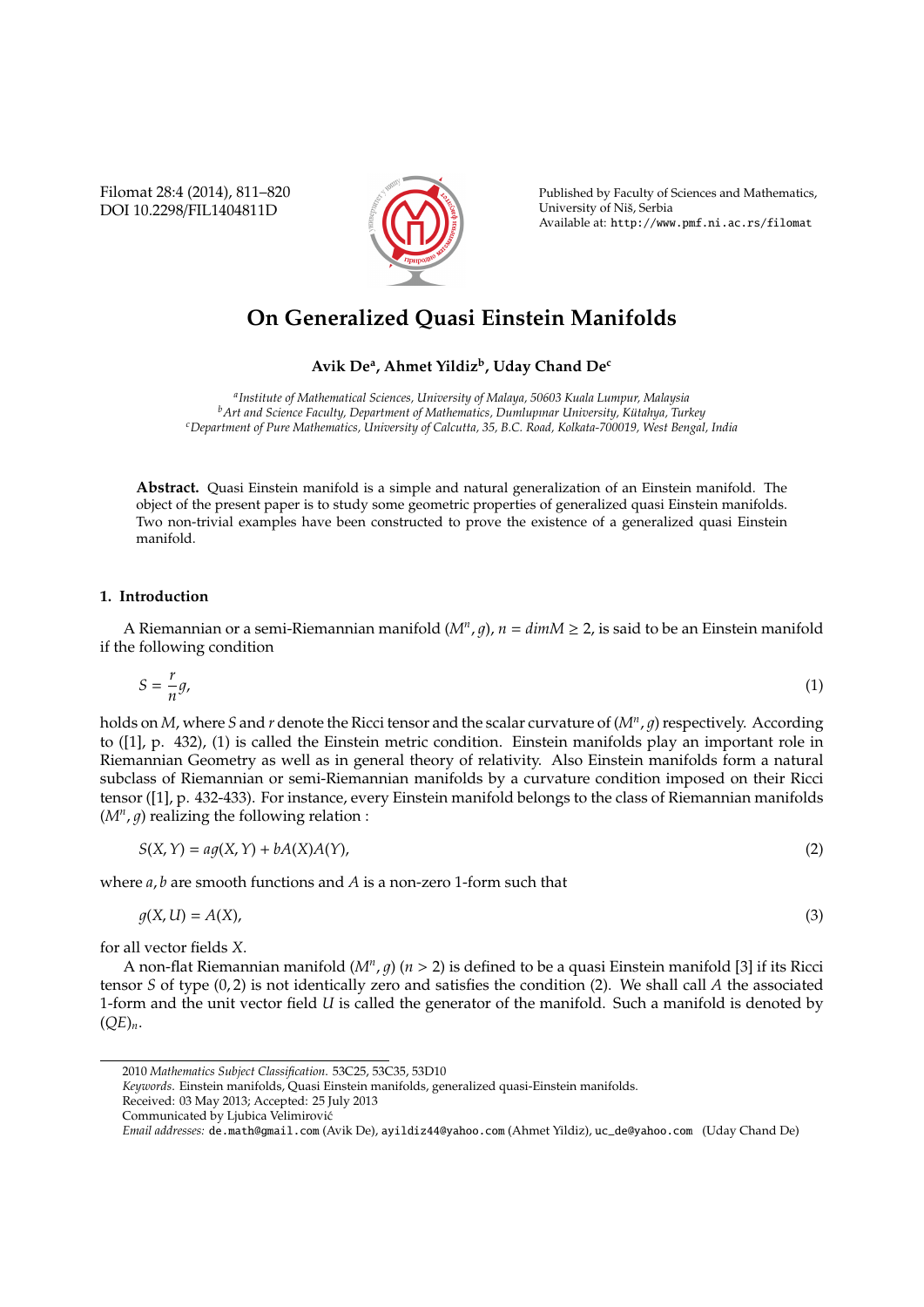Quasi Einstein manifolds arose during the study of exact solutions of the Einstein field equations as well as during considerations of quasi-umbilical hypersurfaces of semi-Euclidean spaces. For instance, the Robertson-Walker spacetime are quasi Einstein manifolds. Also quasi Einstein manifolds can be taken as a model of the perfect fluid spacetime in general relativity[7]. So quasi Einstein manifolds have some importance in the general theory of relativity.

The study of quasi Einstein manifolds was continued by M.C.Chaki [3], S.Guha [11], U.C.De and G.C.Ghosh ([5], [6]), P.Debnath and A.Konar [9], Özgür and Sular [21], Özgür [18] and many others. In a recent paper [25] Shaikh, Kim and Hui studied Lorentzian quasi Einstein manifolds

Several authors have generalized the notion of quasi Einstein manifold such as generalized quasi Einstein manifolds ([4], [20]), nearly quasi Einstein manifolds [8], generalized Einstein manifolds[2], super quasi Einstein manifolds [19], pseudo quasi Einstein manifolds [24] and *N*(*k*)-quasi Einstein manifolds ([17], [21], [18], [27], [13]).

In 2001, Chaki [4] introduced the notion of generalized quasi Einstein manifolds. A non-flat Riemannian manifold ( $M^n$ , *g*) (*n* > 2) is called a generalized quasi Einstein manifold if its Ricci tensor *S* of type (0, 2) is non-zero and satisfies the condition

$$
S(X,Y) = ag(X,Y) + bA(X)A(Y) + c(A(X)B(Y) + A(Y)B(X)),
$$
\n(4)

where *a*, *b*, *c* are certian non-zero scalars and *A*, *B* are two non-zero 1-form. The unit vector fields *U* and *V* corresponding to the 1-forms *A* and *B* respectively, defined by

$$
g(X, U) = A(X), \qquad g(X, V) = B(X),
$$

for every vector field *X* are orthogonal, that is,  $q(U, V) = 0$ . Such as *n*-dimensional manifold is denoted by *G*(*QE*)*n*. The vector fields *U* and *V* are called the generators of the manifold and *a*, *b*, *c* are called the associated scalars. If  $c = 0$ , then the manifold reduces to a quasi Einstein manifold  $(QE)<sub>n</sub>$ . It may be mentioned that De and Ghosh [5] introduced the same notion in another way. In 2008, De and Gazi [8] introduced nearly quasi Einstein manifolds *N*(*QE*)*<sup>n</sup>* and prove the existence of such a manifold by several examples.

A non-flat Riemannian manifold ( $M^n$ , *g*) (*n* > 2) is called a nearly quasi Einstein manifold if the Ricci tensor *S* is non-zero and satisfies the condition

$$
S(X, Y) = a g(X, Y) + b E(X, Y),
$$

where *E* is a symmetric tensor of type  $(0, 2)$ . In a Riemannian manifold ( $M^n$ ,  $g$ ) ( $n > 3$ ) the Weyl conformal curvature tensor C of type (1,3) is defined by

$$
C(X, Y)Z = R(X, Y)Z - \frac{1}{n-2} [g(Y, Z)QX - g(X, Z)QY +S(Y, Z)X - S(X, Z)Y] + \frac{r}{(n-1)(n-2)} [g(Y, Z)X - g(X, Z)Y],
$$

where *R*, *S*, *r* denotes the Riemannian curvature tensor, the Ricci tensor of type  $(0, 2)$  and the scalar curvature of the manifold respectively and Q is the symmetric endomorphism of the tangent space at each point corresponding to the Ricci tensor S, that is,  $q(OX, Y) = S(X, Y)$ . If the dimension  $n = 3$ , then the conformal curvature tensor vanishes identically. The conformal curvature tensor have been studied by several authors in several ways such as ([12], [14], [15], [16], [26]) and many others.

The importance of a *G*(*QE*)*<sup>n</sup>* lies in the fact that a four-dimensional semi-Riemannian manifold is relevant to study of a general relativistic fluid spacetime admitting heat flux [23], where *U* is taken as the velocity vector of the fluid and *V* is taken as the heat flux vector field.

In the present paper we have studied *G*(*QE*)*n*. The paper is organized as follows:

After introduction in Section 2, we study some basic results of *G*(*QE*)*n*. We prove that if the generator *U* or *V* is a parallel vector field, then  $G(QE)$ <sub>*n*</sub> reduces to a  $(QE)$ <sub>*n*</sub>. A necessary condition is obtained for a  $G(QE)$ <sub>*n*</sub> to be conformally conservative. Section 3 is devoted to study Ricci-semisymmetric  $G(QE)<sub>n</sub>$ . In the next section we consider Ricci-recurrent *G*(*QE*)*n*. Finally, we construct two non-trivial examples of a *G*(*QE*)*n*.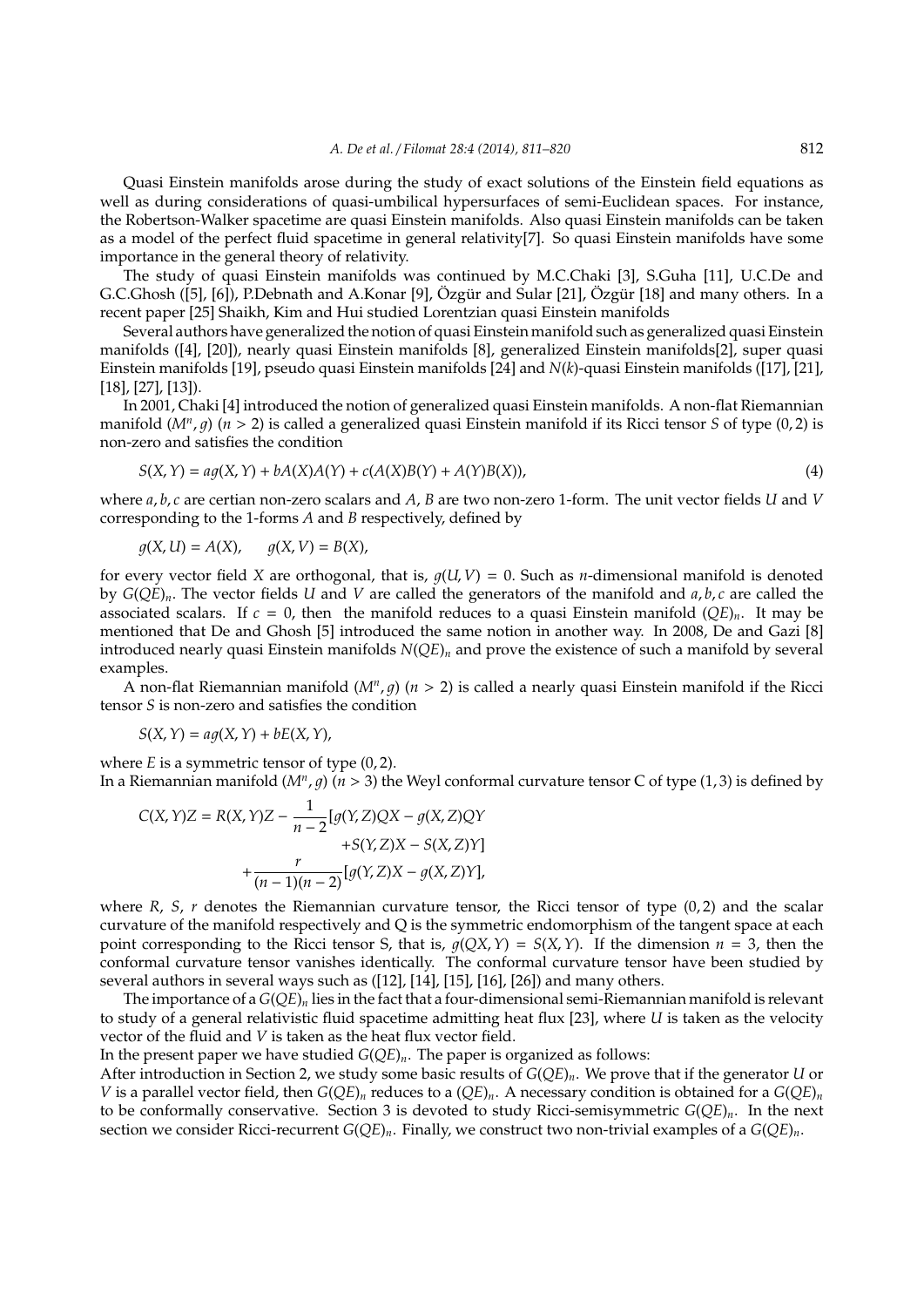## **2. Basic results**

Suppose the generator *U* is a parallel vector field, then  $R(X, Y)U = 0$ . Hence

$$
S(X, U) = 0.\tag{5}
$$

Putting  $Y = U$  in (4) gives

$$
S(X, U) = aA(X) + bA(X) + cB(X)
$$
  
= 
$$
(a + b)g(X, U) + cg(X, V).
$$
 (6)

Using  $(5)$  in  $(6)$  we get

$$
(a+b)g(X,U) + cg(X,V) = 0.\tag{7}
$$

Putting  $X = V$  in (7) yields  $c = 0$ . That is,  $G(QE)$ <sub>n</sub> reduces to a  $(QE)$ <sub>n</sub>. Again if V is a parallel vector field, then  $S(X, V) = 0$ . Setting  $Y = V$  in (4), we obtain

$$
S(X, V) = ag(X, V) + bA(X)A(V) + c(A(X)B(V) + A(V)B(X))
$$
  
=  $aB(X) + cA(X)$ , since  $A(V) = g(U, V) = 0$ . (8)

Putting  $X = U$  in (8) gives

 $aB(U) + cA(V) = 0$ 

which implies  $c = 0$ , since  $B(U) = g(U, V) = 0$ . In this case also  $G(QE)_n$  reduces to a  $(QE)_n$ . This leads to the following :

**Theorem 2.1.** *In a G*(*QE*)*<sup>n</sup> if either of the generators U*, *V is parallel, then the manifold reduces to a quasi Einstein manifold.*

*Corollary 2.1. If the generator U of a G(QE)<sub>n</sub> is a parallel vector field, then*  $a + b = 0$ *.* 

**Theorem 2.2.** *In a*  $G(QE)_{n}$ , *QU is orthogonal to U iff*  $a + b = 0$ *.* 

*Proof.* In the equation (5) let us set  $Y = U$ . Then we get

$$
S(X, U) = a g(X, U) + b A(X) A(U) + c(A(X)B(U) + A(U)B(X)).
$$

Again putting  $X = U$ , we obtain  $S(U, U) = a + b$  and hence  $g(QU, U) = a + b$ , which implies that  $QU$  is orthogonal to *U* if and only if  $a + b = 0$ .  $\Box$ 

**Theorem 2.3.** *A necessary condition for a*  $G(QE)$ <sub>*n*</sub> *to be conformally conservative is* 

 $2(n-1)d c(U) = (n-2)da(U) + (2n+1)db(U).$ 

*Proof.* A Riemannian manifold of dimension > 3 is said to be of conservative conformal curvature tensor if  $divC = 0$  where 'div' denotes divergence. It is known[10] that  $divC = 0$  implies

$$
(\nabla_X S)(Y,Z) - (\nabla_Z S)(Y,X) = \frac{1}{2(n-1)} [d\tau(X)g(Y,Z) - d\tau(Z)g(X,Y)].
$$
\n(9)

Putting  $X = Y = U$  and  $Z = V$  in (9) we get

$$
(\nabla_U S)(U, V) - (\nabla_V S)(U, U) = \frac{1}{2(n-1)} [d\tau(U)g(U, V) - d\tau(V)g(U, U)].
$$
\n(10)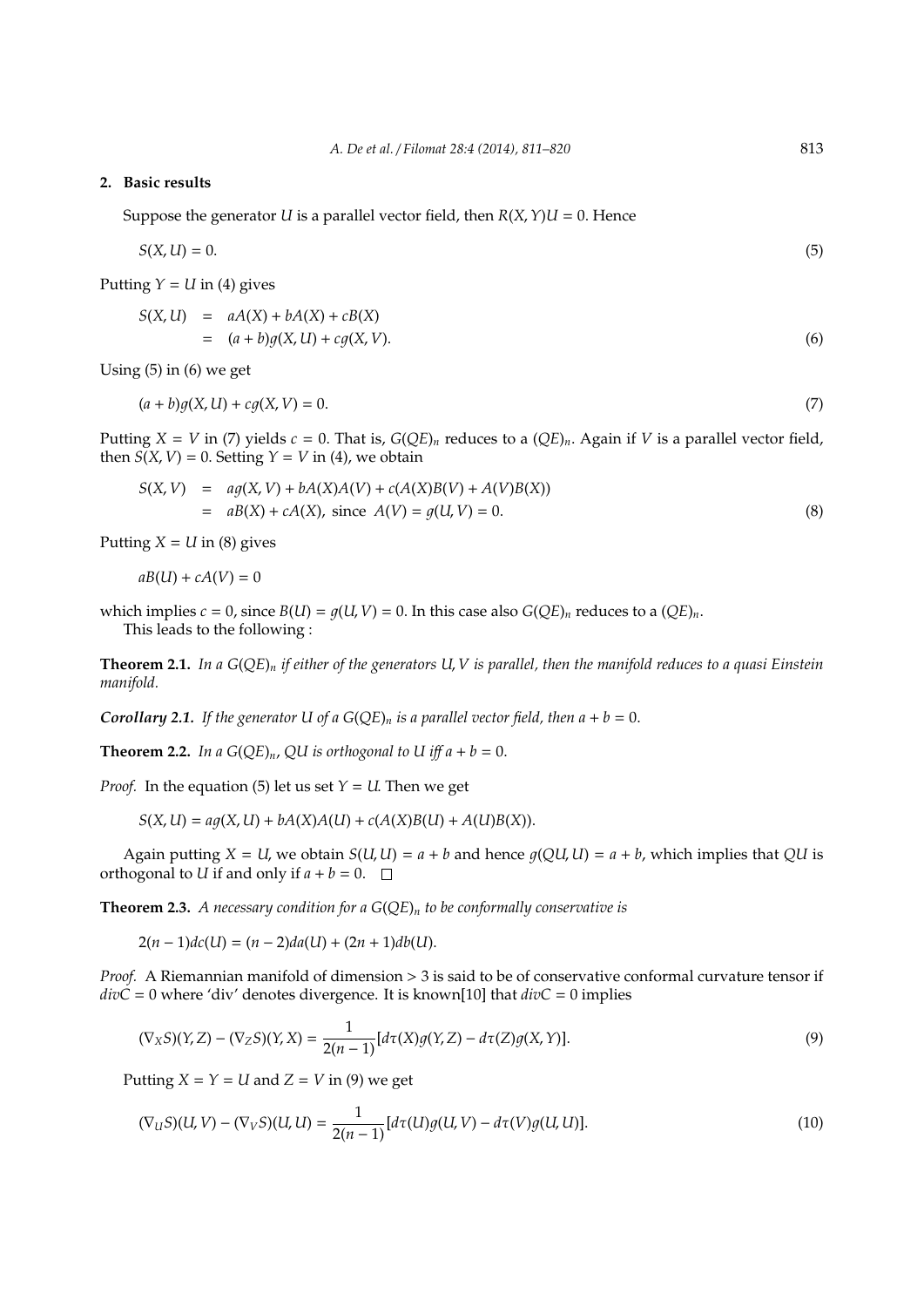From (4) we obtain

 $r = an + b$  (11)

and

$$
S(U, V) = c. \tag{12}
$$

Using  $(11)$  and  $(12)$  in  $(10)$ , we get

$$
\nabla_{U}c - \nabla_{V}(a+b) = \frac{1}{2(n-1)}[-nda(U) - db(U)].
$$

That is,

 $2(n-1)dc(U) - (n-2)da(U) - (2n+1)db(U) = 0.$ 

This completes the proof.  $\square$ 

# **3. Ricci-semisymmetric** *G***(***QE***)***<sup>n</sup>*

A Riemannian manifold is said to be Ricci-semisymmetric if  $R \cdot S = 0$  holds. In this section we study Ricci-semisymmetric *G*(*QE*)*<sup>n</sup>* and prove the following theorem:

**Theorem 3.1.** *A Ricci-semisymmetric G(QE)<sub>n</sub> is either nearly quasi Einstein manifold N(QE)<sub>n</sub> or,*  $A(R(X, Y)V) = 0$ *.* 

*Proof.* Suppose that  $R \cdot S = 0$ . Then we get

 $S(R(X, Y)Z, W) + S(Z, R(X, Y)W) = 0.$ 

Now using (4) we get

$$
ag(R(X, Y)Z, W) + bA(R(X, Y)Z)A(W) + c\{A(R(X, Y)Z)B(W) + A(W)B(R(X, Y)Z)\} + ag(Z, R(X, Y)W) + bA(Z)A(R(X, Y)W)
$$
  
+c{A(Z)B(R(X, Y)W) + A(R(X, Y)W)B(Z)} = 0. (13)

Taking  $W = U$  and  $Z = V$  in (13), we obtain

 $bA(R(X, Y)V) = 0$ , since  $B(R(X, Y)V) = g(R(X, Y)V, V) = 0$ .

Then either  $b = 0$  or,  $A(R(X, Y)V) = 0$ . If  $b = 0$ , from (4) we get

$$
S(X,Y) = a g(X,Y) + c\{A(X)B(Y) + A(Y)B(X)\} = a g(X,Y) + cE(X,Y),
$$

where  $E(X, Y) = A(X)B(Y) + A(Y)B(X)$  is a symmetric tensor. Hence either the manifold is a nearly quasi Einstein manifold  $N(QE)_n$  or,  $A(R(X, Y)V) = 0$ .  $\Box$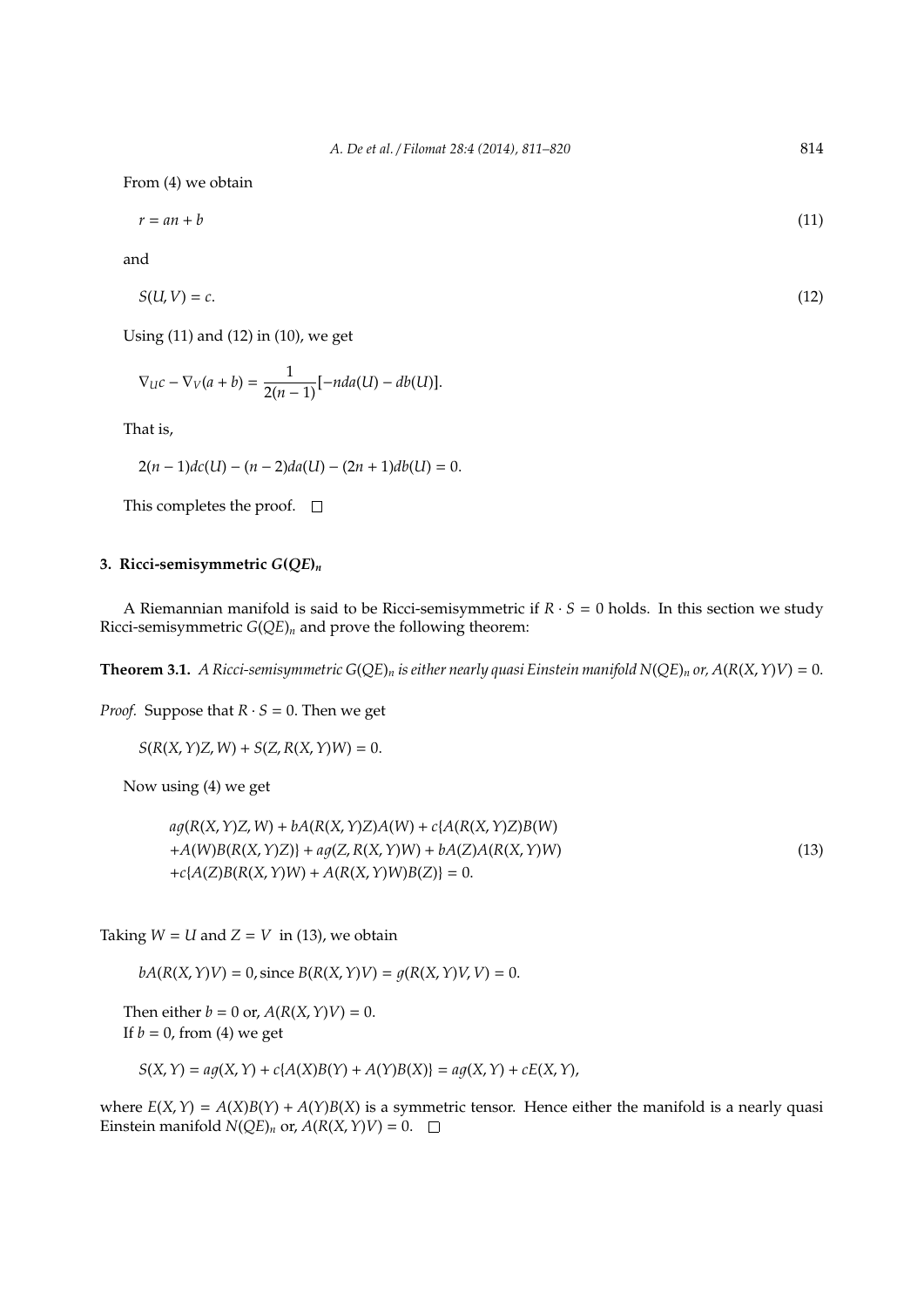#### 4. Nature of the associated 1-forms of a  $G(QE)$ <sup>*n*</sup>

In this section, we assume that the associated scalars *a*, *b*, *c* are constants and we enquire under what conditions the associated 1-forms  $A$ ,  $B$  to be closed. Let us suppose that the manifold  $G(QE)$ <sub>n</sub> satisfies Codazzi type of Ricci tensor, that is, the Ricci tensor satisfies

$$
(\nabla_X S)(Y,Z) = (\nabla_Y S)(X,Z). \tag{14}
$$

Using (4) in (14) we get

$$
b[(\nabla_X A)YA(Z) + A(Y)(\nabla_X A)Z] + c[(\nabla_X A)YB(Z) + A(Y)(\nabla_X B)Z + (\nabla_X A)ZB(Y) + A(Z)(\nabla_X B)Y]
$$
  
= 
$$
b[(\nabla_Y A)XA(Z) + A(X)(\nabla_Y A)Z] + c[(\nabla_Y A)XB(Z) + A(X)(\nabla_Y B)Z + (\nabla_Y A)ZB(X) + A(Z)(\nabla_Y B)X].
$$
 (15)

Putting  $Z = U$  in (15) and using  $(\nabla_X A)U = 0$ , since *U* is a unit vector, we obtain

$$
b[(\nabla_X A)Y - (\nabla_Y A)X] = c[A(X)(\nabla_Y B)U + (\nabla_Y B)X
$$
  
-A(Y)(\nabla\_X B)U - (\nabla\_X B)Y]. (16)

Now suppose  $\nabla_Y U \perp V$ , then

$$
(\nabla_X B)U = 0. \tag{17}
$$

Using (17) in (16), we get

 $b(dA)(X, Y) = -c(dB)(X, Y).$ 

Hence we can state the following :

**Theorem 4.1.** *If a G*(*QE*)*<sup>n</sup> with associated scalars as constants satisfies Codazzi type of Ricci tensor, then the associated 1-form A is closed if and only if B is closed, provided*  $\nabla_Y U \perp V$ .

Next suppose the 1-form *A* is closed. Then

 $(\nabla_X A)Y - (\nabla_Y A)X = 0.$ 

which implies

$$
g(\nabla_X U, Y) + g(\nabla_Y U, X) = 0,\tag{18}
$$

Hence the vector field *U* is irrotational. Putting  $X = U$  in (18), we get

 $q(\nabla_U U, Y) + q(\nabla_Y U, U) = 0.$ 

Since *U* is a unit vector,  $q(\nabla_Y U, U) = 0$ . Hence

 $q(\nabla_U U, Y) = 0$ 

which implies  $\nabla_U U = 0$ , that is, the integral curves of the vector field *U* are geodesic. Thus we can state the following :

**Corollary 4.1.** *If a G*(*QE*)*<sup>n</sup> with associated scalars as constants satisfies Codazzi type of Ricci tensor, then the vector field U is irrotational and the integral curves of the vector field U are geodesic provided 1-form B is closed and*  $\nabla_Y U \perp V$ .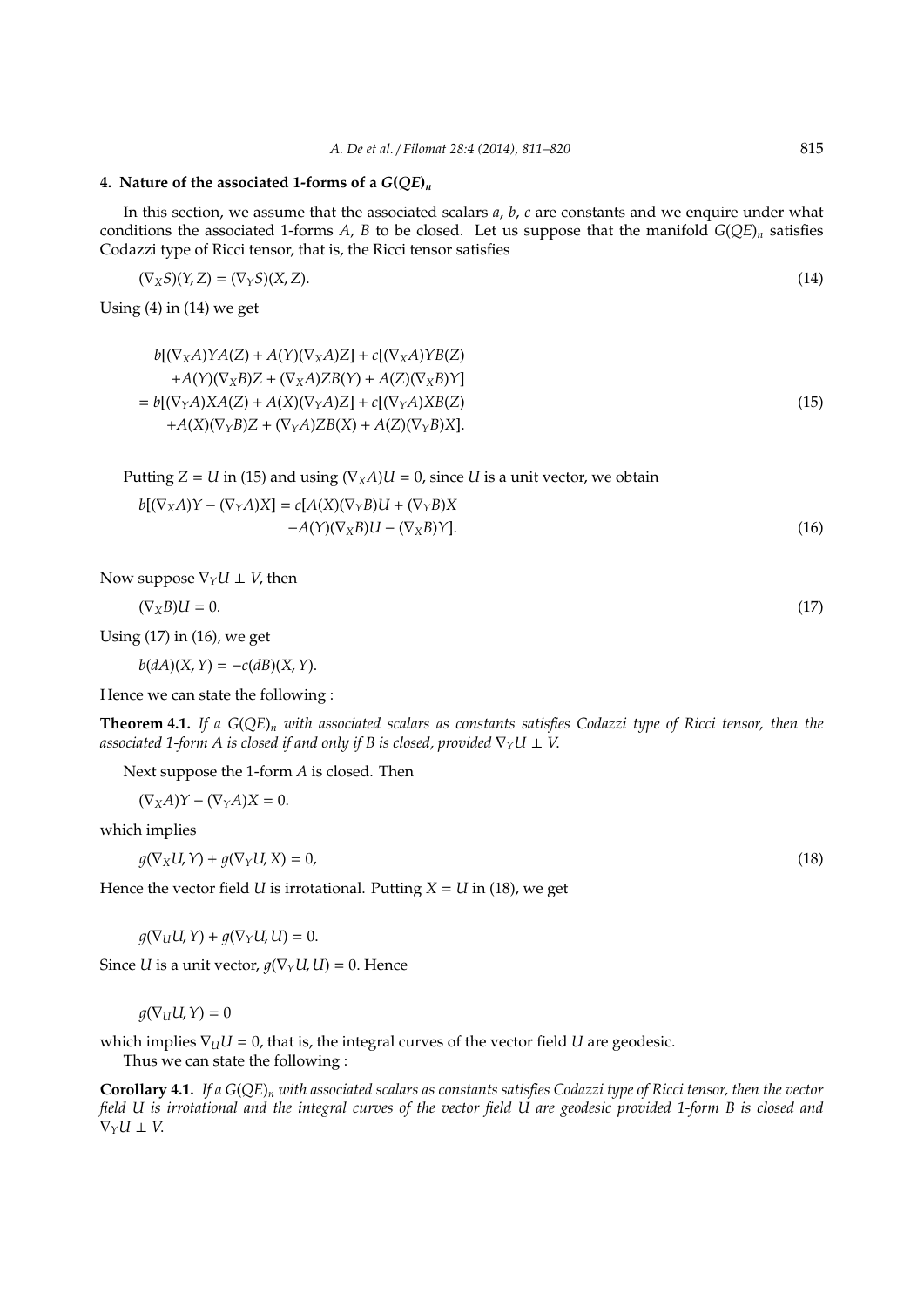## **5. Ricci-recurrent** *G***(***QE***)***<sup>n</sup>*

A Riemannian manifold is said to be Ricci-recurrent [22] if the Ricci tensor is non-zero and satisfies the condition

$$
(\nabla_X S)(Y,Z) = D(X)S(Y,Z),
$$

where *D* is a non-zero 1-form.

Let  $(M^n, g)$  be a  $G(QE)_n$  manifold. If *U* is a parallel vector field, then  $\nabla_X U = 0$ , from which it follows that  $R(X, Y)U = 0$ . Therefore  $S(Y, U) = 0$ . Then from Theorem 1 and Corollary 1, we get  $c = 0$  and  $a + b = 0$ . Therefore we can rewrite the equation (4) in the following form:

 $S(X, Y) = a[q(X, Y) - A(X)A(Y)].$ 

Taking the covariant derivative of the above equation with respect to *Z*, we obtain

 $(\nabla_Z S)(X, Y) = da(Z)[q(X, Y) - A(X)A(Y)],$ 

since  $\nabla_X U = 0$  implies that  $(\nabla_Z A)(X) = 0$ . Therefore  $(\nabla_Z S)(X, Y) = \frac{da(Z)}{a}$  $\frac{d}{dx}S(X, Y)$ , i.e., the manifold  $(M^n, g)$  is Ricci-recurrent.

Conversely, suppose that *G*(*QE*)*<sup>n</sup>* is Ricci-recurrent. Then

 $(\nabla_X S)(Y, Z) = D(X)S(Y, Z), D(X) \neq 0.$ 

But

$$
(\nabla_X S)(Y,Z) = XS(Y,Z) - S(\nabla_X Y,Z) - S(Y,\nabla_X Z).
$$

Therefore

$$
D(X)S(Y,Z) = XS(Y,Z) - S(\nabla_X Y, Z) - S(Y, \nabla_X Z). \tag{19}
$$

Putting  $Y = Z = U$  in (19), we obtain

$$
D(X)(a + b) = X(a + b) - S(\nabla_X U, U) - S(U, \nabla_X U). \tag{20}
$$

From the equation (4), we obtain

$$
S(\nabla_X U, U) = ag(\nabla_X U, U) + bA(\nabla_X U) + cB(\nabla_X U)
$$
  
= 
$$
(a + b)A(\nabla_X U) + cB(\nabla_X U)
$$

Hence from (20), we get

$$
X(a + b) - D(X)(a + b) = 2(a + b)A(\nabla_X U) + 2cB(\nabla_X U). \tag{21}
$$

Since  $A(U) = 1$  implies  $g(\nabla_X U, U) = 0$ , i.e.,  $A(\nabla_X U) = 0$ , therefore from (21)  $B(\nabla_X U) = 0$  if and only if  $d(a + b)(X) = (a + b)D(X)$ . But  $B(\nabla_X U) = 0$  implies that either *U* is a parallel vector field or  $\nabla_X U \perp V$ . Thus we can state the following:

**Theorem 5.1.** *A G*(*QE*)*<sup>n</sup> is a Ricci-recurrent manifold provided the generator U is a parallel vector field. Conversely, if a G*( $QE$ )<sub>*n*</sub> *is a Ricci-recurrent manifold, then either the vector field U is parallel or,*  $\nabla_X U \perp V$ .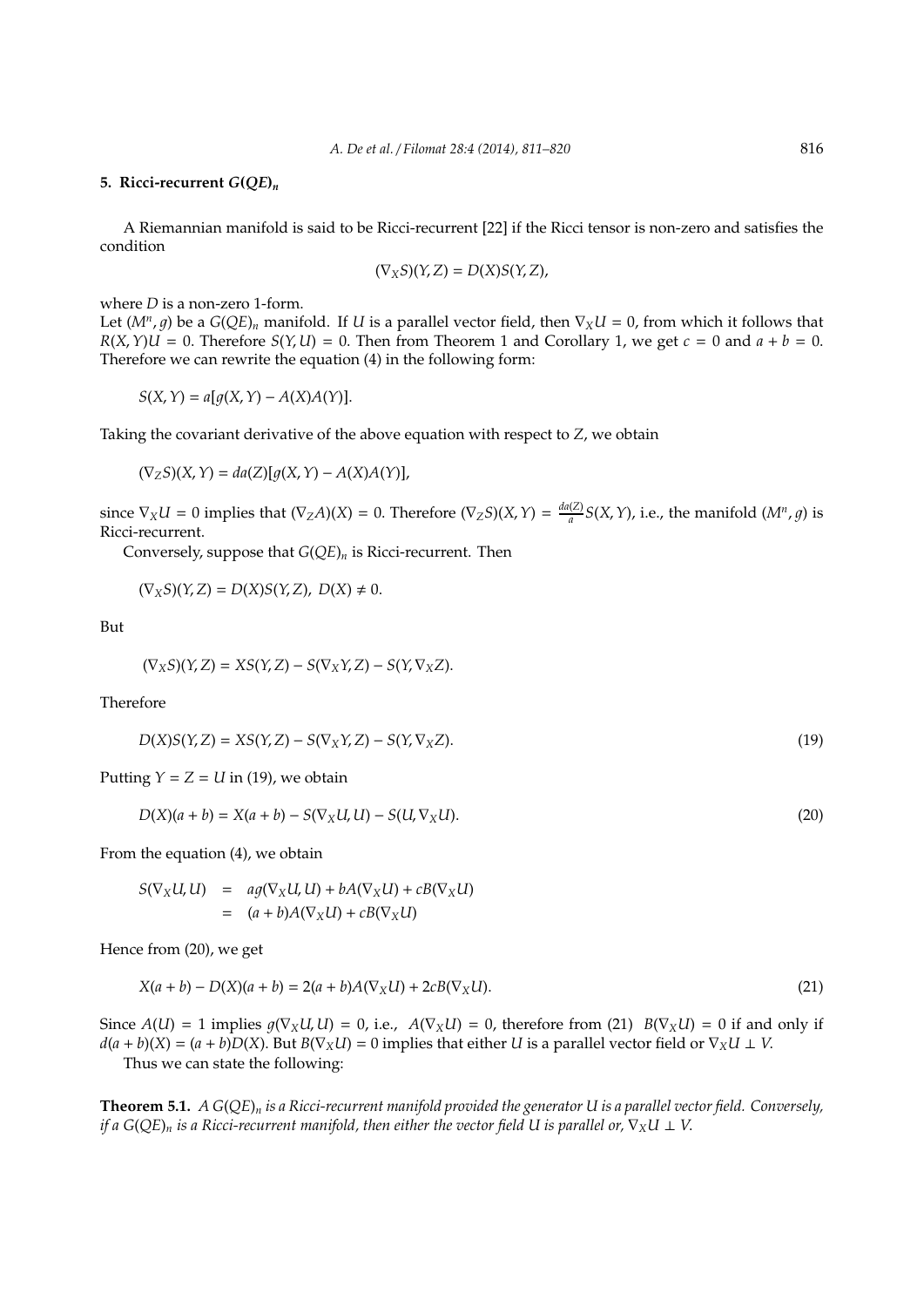# **6. Examples of generalized quasi Einstein manifolds**

**Example 6.1.** We consider a Riemannian manifold  $(\mathbb{R}^4, g)$  endowed with the metric g given by

$$
ds^{2} = g_{ij}dx^{i}dx^{j} = (1 + 2q)[(dx^{1})^{2} + (dx^{2})^{2} + (dx^{3})^{2} + (dx^{4})^{2}]
$$

where  $q = \frac{e^{x^1}}{k^2}$  $\frac{p}{k^2}$  and *k* is a non-zero constant and *i*, *j* = 1, 2, 3, 4.

The only non-vanishing components of the Christoffel symbols, the curvature tensor and the Ricci tensor are

$$
\Gamma_{11}^{1} = \frac{q}{1 + 2q}, \Gamma_{22}^{1} = -\frac{q}{1 + 2q}, \Gamma_{33}^{1} = -\frac{q}{1 + 2q},
$$
  
\n
$$
\Gamma_{44}^{1} = -\frac{q}{1 + 2q}, \Gamma_{12}^{2} = \frac{q}{1 + 2q}, \Gamma_{13}^{3} = \frac{q}{1 + 2q},
$$
  
\n
$$
\Gamma_{14}^{4} = \frac{q}{1 + 2q},
$$
  
\n
$$
R_{1221} = R_{1331} = R_{1441} = \frac{q}{1 + 2q},
$$
  
\n
$$
R_{2332} = R_{2442} = R_{3443} = \frac{q^{2}}{1 + 2q},
$$

$$
R_{11} = \frac{3q}{(1+2q)^2},
$$
  
\n
$$
R_{22} = R_{33} = R_{44} = \frac{q}{1+2q}.
$$

The scalar curvature is  $\frac{6q(1+q)}{(1+2q)^3}$  which is non-zero and non-constant. We take scalars *a*, *b* and *c* as follows :

$$
a = \frac{q}{(1+2q)^2}, \ b = \frac{3q}{(1+2q)^3} - \frac{q}{(1+2q)^2}, \ c = \frac{q}{1+2q}.
$$

We choose the 1-forms as follows :

$$
A_i(x) = \begin{cases} \sqrt{1+2q}, & \text{for } i=1\\ 0, & \text{for } i=2, 3, 4 \end{cases}
$$

and

$$
B_i(x) = \begin{cases} \sqrt{\frac{1+2q}{3}}, & \text{for } i=2, 3, 4 \\ 0, & \text{for } i=1 \end{cases}
$$

We have,

$$
R_{11} = a g_{11} + b A_1 A_1 + c (A_1 B_1 + A_1 B_1),
$$
\n(22)

 $R_{22} = a g_{22} + b A_2 A_2 + c (A_2 B_2 + A_2 B_2),$  (23)

$$
R_{33} = ag_{33} + bA_3A_3 + c(A_3B_3 + A_3B_3),
$$
\n(24)

$$
R_{44} = a g_{44} + b A_4 A_4 + c (A_4 B_4 + A_4 B_4). \tag{25}
$$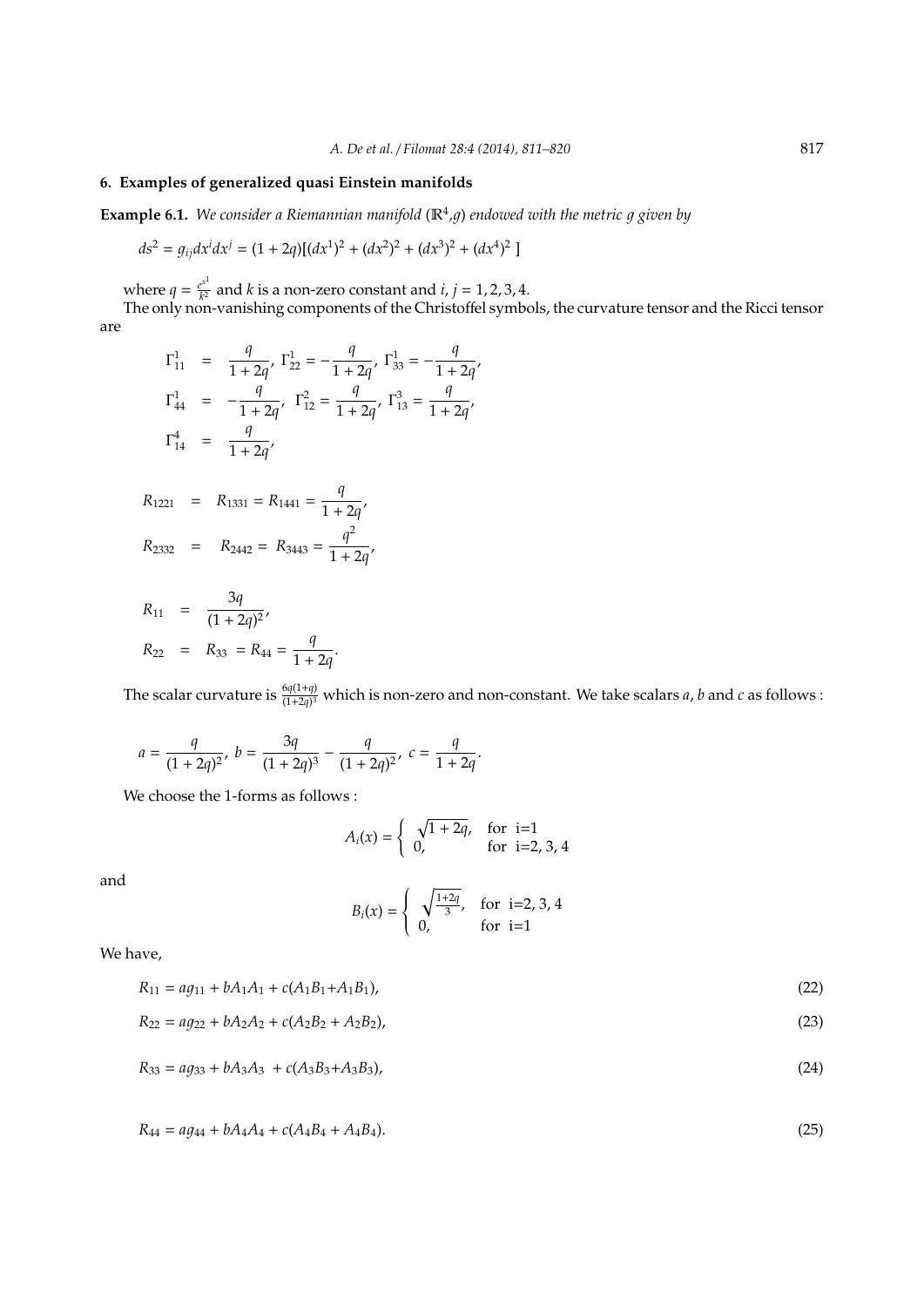R.H.S. of (22) is  $\frac{3q}{(1+2q)^2} = R_{11} = L.H.S$  of (22).

R.H.S. of (23) is  $\frac{q}{(1+2q)} = R_{22} = L.H.S$  of (23).

Similarly we can show that the (24) and (25) are also true. We shall now show that the 1-forms are unit and orthogonal.

$$
g^{ij}A_iA_j = g^{11}A_1A_1 + g^{22}A_2A_2 + g^{33}A_3A_3 + g^{44}A_4A_4 = 1,
$$

$$
g^{ij}B_iB_j = g^{11}B_1B_1 + g^{22}B_2B_2 + g^{33}B_3B_3 + g^{44}B_4B_4 = 1
$$

and

$$
g^{ij}A_iB_j = g^{11}A_1B_1 + g^{22}A_2B_2 + g^{33}A_3B_3 + g^{44}A_4B_4 = 0.
$$

So, the manifold under consideration is a generalized quasi Einstein manifold.

**Example 2.** We consider the 3-dimensional manifold  $M = \{(x, y, z) \in R^3\}$ , where  $(x, y, z)$  are the standart coordinates in *R* 3 . Let {*e*1,*e*2,*e*3} be linearly independent global frame on *M* given by

$$
e_1 = \frac{\partial}{\partial x} - y \frac{\partial}{\partial z}, \ e_2 = \frac{\partial}{\partial y}, \ e_3 = \frac{\partial}{\partial z}.
$$

Let *g* be the Riemannian metric defined by  $g(e_1, e_3) = g(e_2, e_3) = g(e_1, e_2) = 0$  and  $g(e_1, e_1) = g(e_2, e_2) = 0$  $g(e_3, e_3) = 1.$ 

Let ∇ be the Levi-Civita connection with respect to the Riemannian metric *g* and *R* be the curvature tensor of  $q$ . Then we have

$$
[e_1, e_2] = e_3, [e_1, e_3] = 0, [e_2, e_3] = 0.
$$

The Riemannian connection  $\nabla$  of the metric  $g$  is given by

$$
2g(\nabla_X Y, Z) = Xg(Y, Z) + Yg(Z, X) - Zg(X, Y) -g(X, [Y, Z]) - g(Y, [X, Z]) + g(Z, [X, Y]),
$$
\n(26)

which is known as Koszul's formula. This formula yields

$$
\nabla_{e_1} e_1 = 0, \nabla_{e_1} e_2 = \frac{1}{2} e_3, \nabla_{e_1} e_3 = -\frac{1}{2} e_2,
$$
\n
$$
\nabla_{e_2} e_1 = -\frac{1}{2} e_3, \nabla_{e_2} e_2 = 0, \nabla_{e_2} e_3 = \frac{1}{2} e_1,
$$
\n
$$
\nabla_{e_3} e_1 = -\frac{1}{2} e_2, \nabla_{e_3} e_2 = \frac{1}{2} e_1, \nabla_{e_3} e_3 = 0.
$$

It is known that

$$
R(X,Y)Z = \nabla_X \nabla_Y Z - \nabla_Y \nabla_X Z - \nabla_{[X,Y]} Z.
$$
\n
$$
(27)
$$

With the help of the above results and using (27), we can easily calculate the non-vanishing components of the curvature tensor as follows:

$$
R(e_2, e_3)e_3 = \frac{1}{4}e_2, R(e_1, e_3)e_3 = \frac{1}{4}e_1, R(e_1, e_2)e_2 = -\frac{3}{4}e_1,
$$
  

$$
R(e_2, e_3)e_2 = -\frac{1}{4}e_3, R(e_1, e_3)e_1 = -\frac{1}{4}e_3, R(e_1, e_2)e_1 = \frac{3}{4}e_2,
$$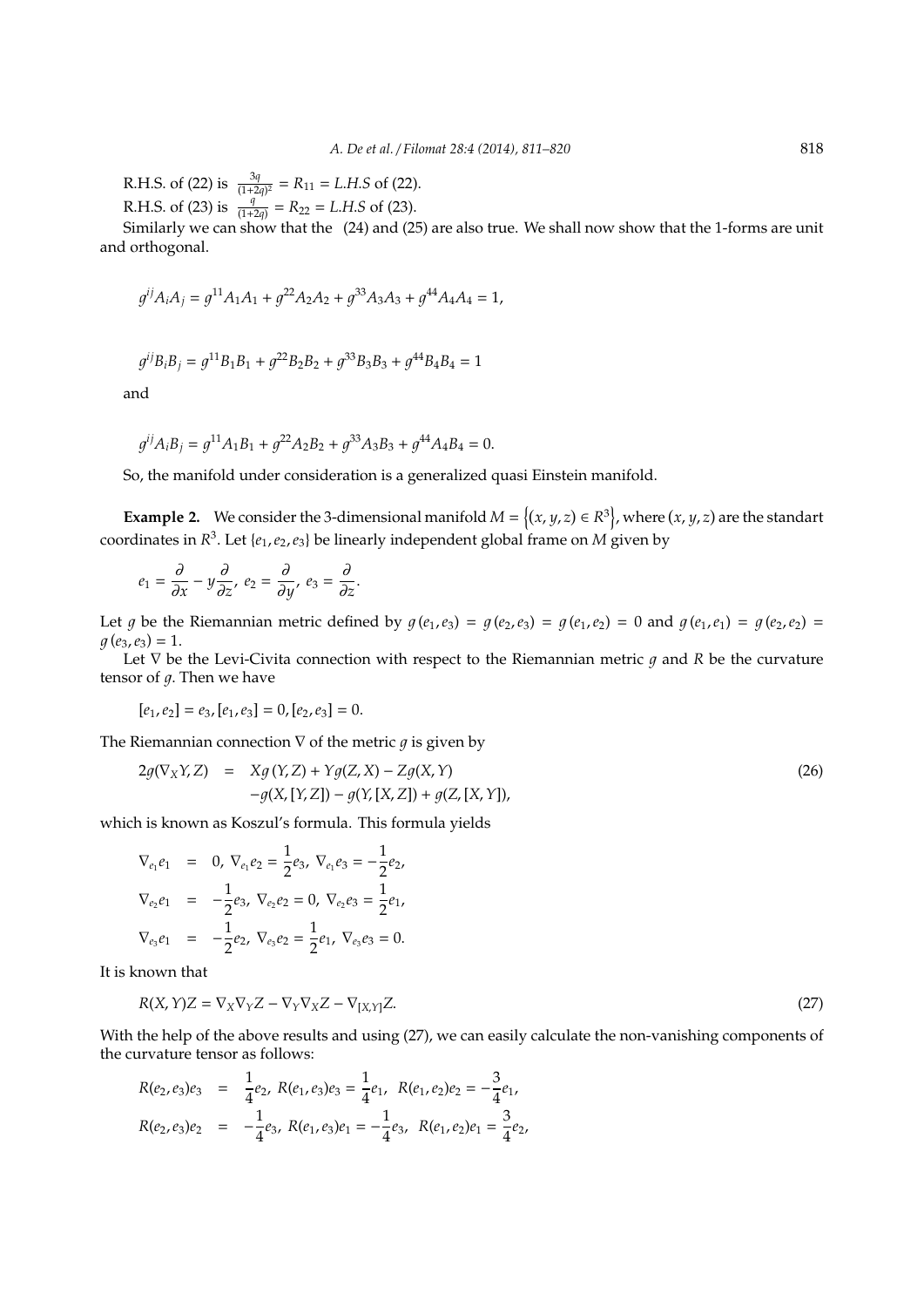and the components which can be obtained from these by the symmetric properties from which, we can easily calculate the non-vanishing components of the Ricci tensor *S* as follows:

$$
S(e_1, e_1) = -\frac{1}{2}, \ S(e_2, e_2) = -\frac{1}{2}, \ S(e_3, e_3) = \frac{1}{2},
$$

and the scalar curvature is  $-\frac{1}{2}$ . Since {*e*<sub>1</sub>, *e*<sub>2</sub>, *e*<sub>3</sub>} is a frame field, any vector field *X*, *Y*  $\in \chi(M)$  can be written as

$$
X = a_1'e_1 + b_1'e_2 + c_1'e_3,
$$

and

$$
Y = a_2'e_1 + b_2'e_2 + c_2'e_3,
$$

where  $a_i'$  $i<sub>i</sub>$ ,  $b<sub>i</sub>$  $\frac{1}{i}$ ,  $c_i'$  $a'_i \in R^+$  such that  $a'_1$  $\int_{1}^{\prime} a'_{2}$  $b'_1 + b'_1$  $\frac{1}{2}b_2'$  $c'_1 + c'_1$  $\frac{1}{2}c_2'$  $y'_2 \neq 0$ . Hence

$$
S(X, Y) = -\frac{1}{2}(a'_1a'_2 + b'_1b'_2 - c'_1c'_2)
$$
  
 
$$
g(X, Y) = a'_1a'_2 + b'_1b'_2 + c'_1c'_2
$$

We choose the associated scalars as follows:

$$
a = 1
$$
,  $b = -\frac{3}{2}$  and  $c = -\frac{1}{2}$ .

We also choose two associated 1-forms as follows:

$$
A(X) = (a'_1 a'_2 + b'_1 b'_2)^{\frac{1}{2}}, \forall X.
$$
  
\n
$$
B(X) = \frac{c'_1 c'_2}{2(a'_1 a'_2 + b'_1 b'_2)^{\frac{1}{2}}}, \forall X.
$$

By virtue of the definition and chosen of two scalars and 1-forms, we can say that  $(M^3, g)$  is a generalized quasi Einstein manifold whose associated scalars are constants.

## **References**

- [1] A. L. Besse, Einstein manifolds, Ergeb. Math. Grenzgeb., 3. Folge, Bd. 10, Springer-Verlag, Berlin, Heidelberg, New York, 1987.
- [2] C. L. Bejan, T. Q. Binh, Generalized Einstein Manifolds, WSPC Proceedings Trim Size (2008), 470–504.
- [3] M. C. Chaki, R. K. Maity, On quasi Einstein manifolds, Publ. Math. Debrecen, 57(2000), 297–306.
- [4] M. C. Chaki, On generalized quasi-Einstein manifolds, Publ. Math. Debrecen, 58(2001), 683–691.
- [5] U. C. De, Ghosh, Gopal Chandra, On quasi-Einstein manifolds, Period. Math. Hungar., 48(2004), 223–231.
- [6] U. C. De, Ghosh, Gopal Chandra, On conformally flat special quasi-Einstein manifolds, Publ. Math. Debrecen, 66(2005), 129–136. [7] U. C. De, Ghosh, Gopal Chandra, On quasi Einstein and special quasi Einstein manifolds, Proc. of the Conf. of Mathematics and its applications, Kuwait University, April 5-7 (2004), 178–191.
- U. C. De, A. K. Gazi On nearly quasi Einstein manifolds, Novi Sad J Math.,38(2008),115-121.
- [9] P. Debnath and A. Konar, On quasi-Einstein manifolds and quasi-Einstein spacetimes, Differ. Geom. Dyn. Syst.,12(2010), 73–82.
- [10] L.P. Einshart, Riemannian Geometry, Princeton University Press, 1949.
- [11] Guha, Sarbari Ray, On quasi-Einstein and generalized quasi-Einstein manifolds, Facta Universitatis, 3(2003), 821–842.
- [12] I. E. Hirica, On some pseudo-symmetric Riemannian spaces, Balkan J. Geom. Appl.,14(2009), 42–49.
- [13] A. Hosseinzader, A. Taleshian, On conformal and quasi-conformal curvature tensors of an N(k)-quasi-Einstein manifold, Commun. Korean Math. Soc., 27(2012), 317–326.
- [14] S. Kumar, K. C. Petval, Analysis on recurrence properties of Weyl's curvature tensor and its Newtonian limit, Differ. Geom. Dyn. Syst., 12(2010), 109–117.
- [15] C. A. Manica, Y. J. Suh, Conformally symmetric manifolds and conformally recurrent Riemannian manifolds, Balkan J. Geom. Appl.,16(2011), 66–77.
- [16] S. M. Minci*c*´, M. S. Stankovi*c*´, Lj. S. Velimirovi*c*´, Generalized Riemannian spaces and spaces of non-symmetric affine connection, Faculty of Science and Mathematics, University of Nis, 2013.
- [17] H. G. Nagaraja, On N(k)-mixed quasi-Einstein manifolds, Eur. J. Pure Appl. Math., 3(2010), 16–25.